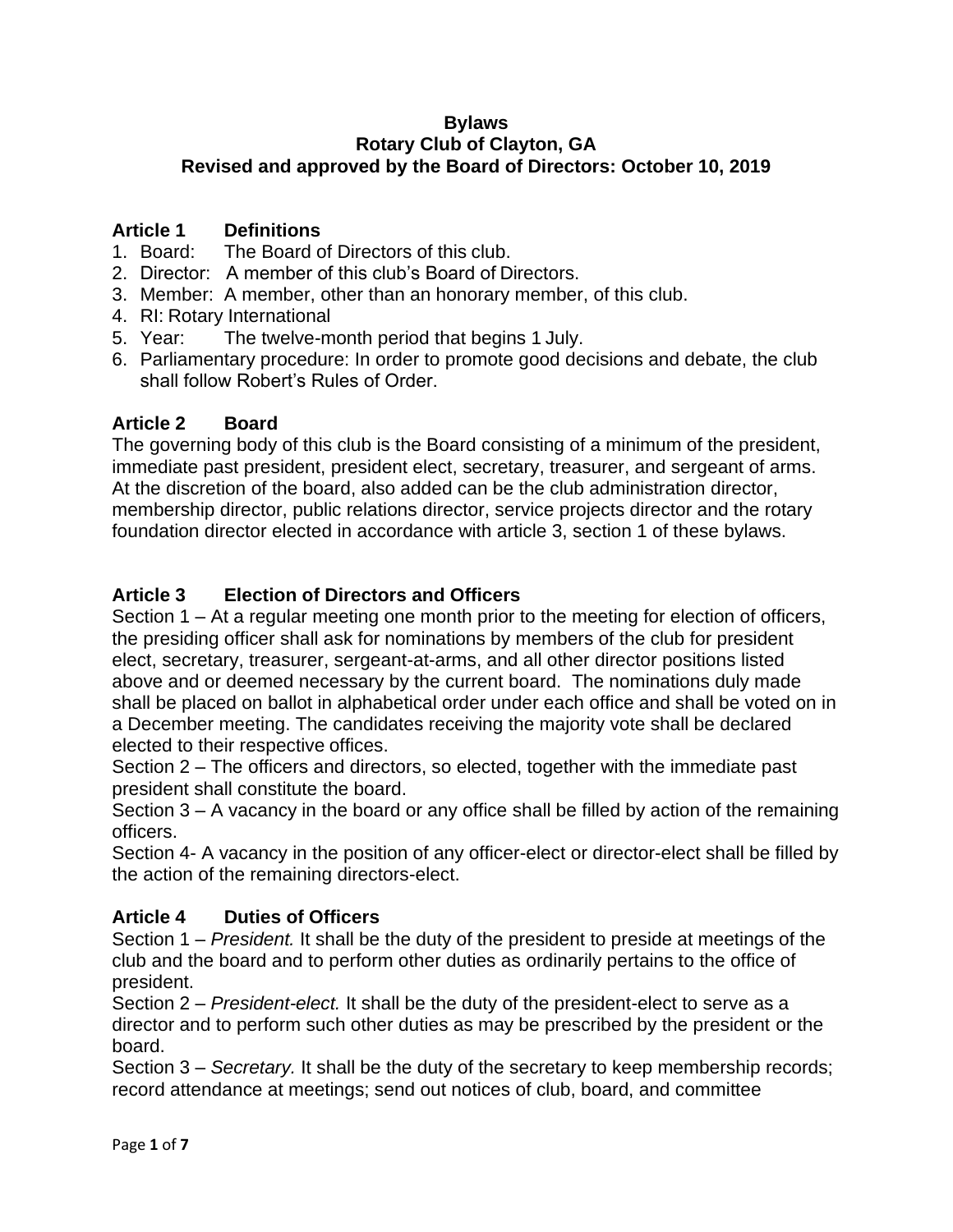meetings; record and preserve the minutes of such meetings; report as required to RI, including the semiannual reports of membership on 1 January and 1 July of each year, which shall include per capita dues for all members and prorated dues for active members who have been elected to membership in the club since the start of the Julyor January semiannual reporting period; report changes in membership; provide the monthly attendance report, which shall be made to the district governor within 15 days of the last meeting of the month; collect and remit RI official magazine subscriptions; and perform other duties as usually pertain to the office of secretary.

Section 5 – *Treasurer.* It shall be the duty of the treasurer to have custody of all funds, accounting for it to the club annually and at any other time upon demand by the board, and to perform other duties as pertains to the office of treasurer. Upon retirement from office, the treasurer shall turn over to the incoming treasurer or to the president all funds, books of accounts, or any other club property.

Section 6 – *Sergeant-at-Arms.* The duties of the sergeant-at-arms shall be such as are usually prescribed for such office and other duties as may be prescribed by the president of the board.

### **Article 5 Meetings**

Section 1 – Annual Meeting. An annual meeting of this club shall be held no later than December 31 to elect officers and directors who will serve for the next Rotary year. Section 2 – The regular weekly meetings of this club shall be held on Thursday at 12 noon. Reasonable notice of any change or cancellation of the regular meeting shall be given to all club members.

Section 3 – One-third of the membership shall constitute a quorum at the annual and regular meetings of this club.

Section 4 – Board meetings are held each month. Special meetings of the board are called with reasonable notice by the president, or upon request of two directors. Section 5 – A majority of the directors shall constitute a quorum of the board.

### **Article 6 Fees and Dues**

Section 1 – The admission fee shall be \$100 to be paid before the applicant can qualify as a member, except as provided for in the standard Rotary club constitution, article 11. Section 2 – The membership dues are due upon receipt of invoice and with the understanding that a portion of each payment shall be applied to each member's subscription to the RI official magazine.

### **Article 7 Method of Voting**

The business of this club shall be transacted by voice vote or show of hands except for the election of officers and directors, which is conducted by ballot. The Board may provide a ballot for a vote on a specific resolution.

### **Article 8 Five Avenues of Service**

The five Avenues of Service are the philosophical and practical framework for the work of this Rotary club. They are Club Service, Vocational Service, Community Service, International Service, and Youth Services. This club will be active in each of the five Avenues of Service.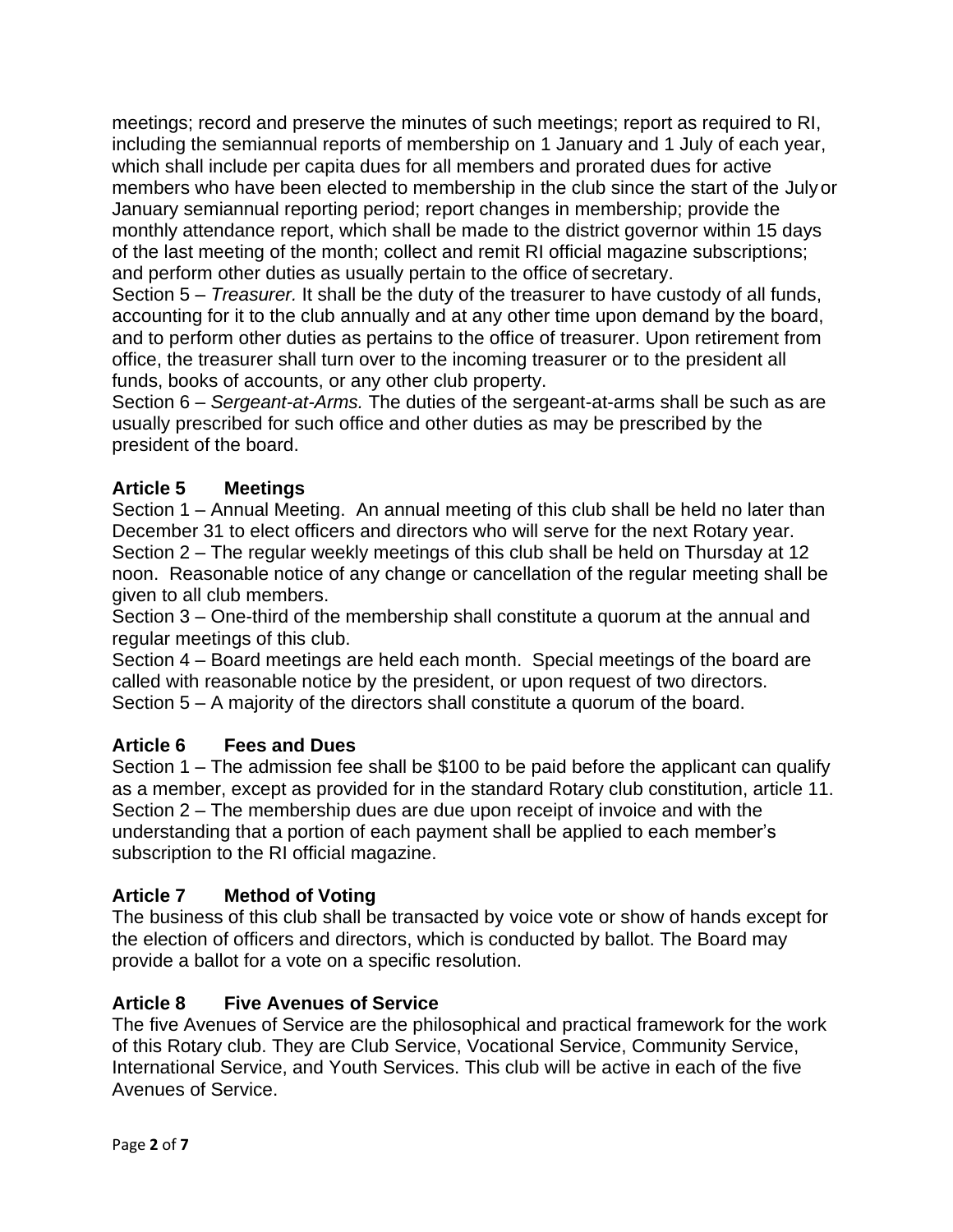# **Article 9 Committees**

Club committees are charged with carrying out the annual and long-range goals of the club based on the five Avenues of Service. The president-elect, president, and immediate past president should work together to ensure continuity of leadership and succession planning. When feasible, committee members should be appointed to the same committee for three years to ensure consistency. The president-elect is responsible for appointing committee members to fill vacancies, appointing committee chairs, and conducting planning meetings prior to the start of the year in office. It is recommended that the chair have previous experience as a member of the committee. Standing committees should be appointed as follows:

• Membership

This committee should develop and implement a comprehensive plan for the recruitment and retention of members.

- Club Public Relations This committee should develop and implement plans to provide the public with information about Rotary and to promote the club's service projects and activities.
- Club Administration This committee should conduct activities associated with the effective operation of the club
- Service Projects

This committee should develop and implement educational, humanitarian, and vocational projects that address the needs of its community and communities in other countries.

• The Rotary Foundation

This committee should develop and implement plans to support The Rotary Foundation through both financial contributions and program participation. This area also shall include any activities of promotion, fund raising and distribution of funds raised for all "international Services."

Additional ad hoc committees may be appointed as needed.

- a) The president shall be ex officio a member of all committees and, as such, shall have all the privileges of membership thereon.
- b) Each committee shall transact its business as is delegated to it in these bylaws and such additional business as may be referred to it by the president or the board. Except where special authority is given by the board, such committees shall not take action until a report has been made and approved by the board.
- c) Each chair shall be responsible for regular meetings and activities of the committee, shall supervise and coordinate the work of the committee, and shall report to the board on all committee activities.

### **Article 10 Duties of Committees**

The duties of all committees shall be established and reviewed by the president for his or her year. In declaring the duties of each, the president shall reference to appropriate RI materials. The service projects committee will consider the Avenues of Vocational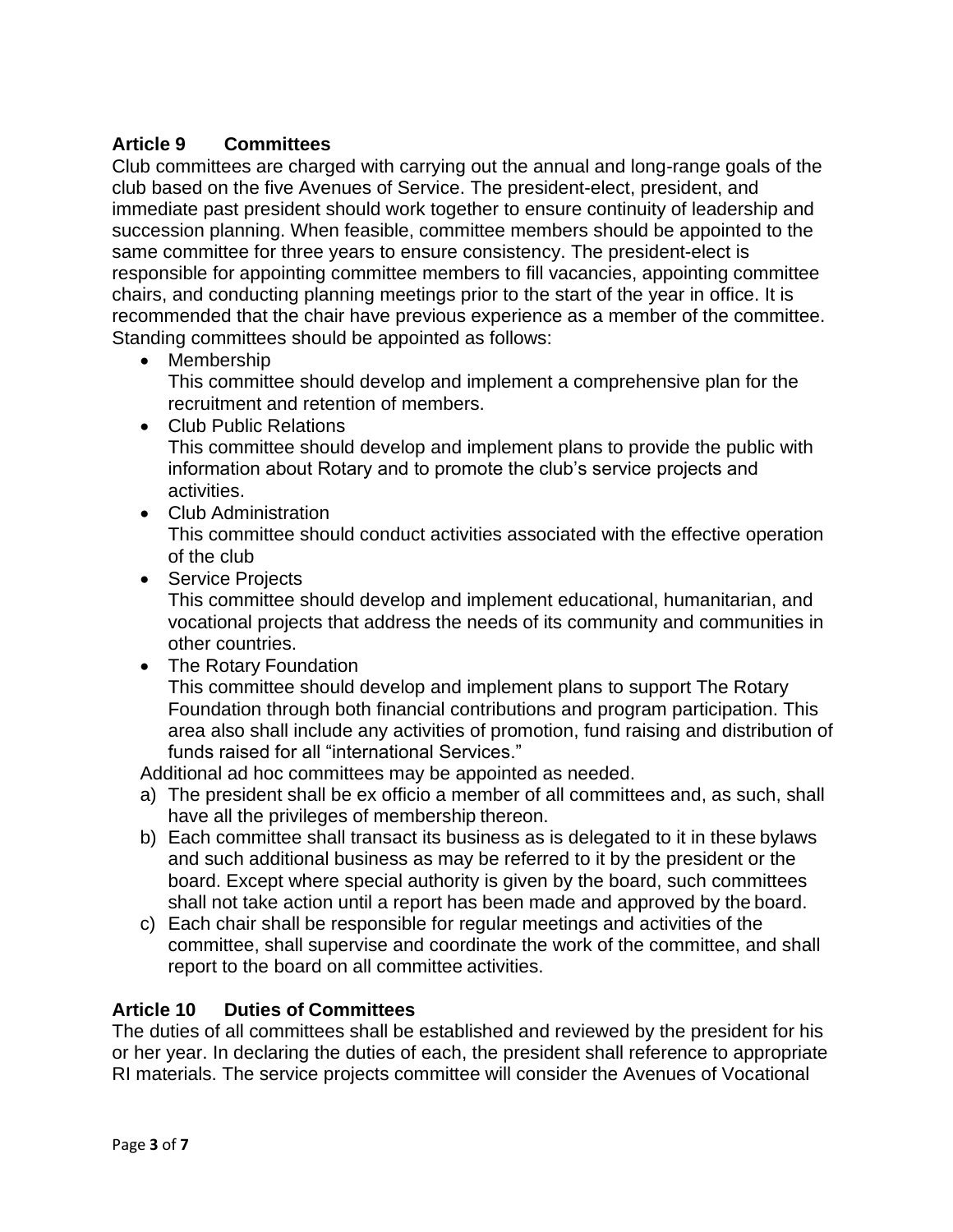Service, Community Service, and International Service when developing plans for the year.

Each committee shall have a specific mandate, clearly defined goals, and action plans established by the beginning of each year for implementation during the course of the year. It shall be the primary responsibility of the president-elect to provide the necessary leadership to prepare a recommendation for club committees, mandates, goals, and plans for presentation to the board in advance of the commencement of the year as noted above.

# **Article 11 Leave of Absence**

Upon written application to the board, setting forth good and sufficient cause, leave of absence may be granted excusing a member from attending the meetings of the club for a specified length of time.

Such leave of absence does operate to prevent a forfeiture of membership. It does not operate to give the club credit for the member's attendance. Unless the member attends a regular meeting of some other club, the excused member must be recorded as absent except that absence authorized under the provisions of the Standard Rotary Club Constitution is not computed in the attendance record of the club.

# **Article 12 Finances**

Section 1 – Prior to the beginning of each fiscal year, the board shall prepare a budget of estimated income and expenditures for the year, which shall stand as the limit of expenditures for these purposes, unless otherwise ordered by action of the board. The budget shall be broken into two separate parts: one in respect of club operations and one in respect of charitable/service operations.

Section 2 – The treasurer shall deposit all club funds in a bank, named by the board. Section 3 – All bills shall be paid by the treasurer or other authorized officer only when approved by two other officers or directors.

Section 4 – A thorough review of all financial transactions by a qualified person shall be made once each year.

Section 5 – As deemed necessary by the president, and approved from time to time by the Board, officers having charge or control of club funds shall give bond as required by the board for the safe custody of the funds of the club, cost of bond to be borne by the club.

Section 6 – The fiscal year of this club shall extend from 1 July to 30 June, and for the collection of members' dues shall be divided into four periods. The payment of per capita dues and RI official magazine subscriptions shall be made on 1 July and 1 January of each year based on the membership of the club on those dates.

### **Article 13 Method of Electing Members**

Section 1 – The name of a prospective member proposed by an active member of the club shall be submitted to the board in writing, through the club secretary or membership chair. A transferring or former member of another club may be proposed to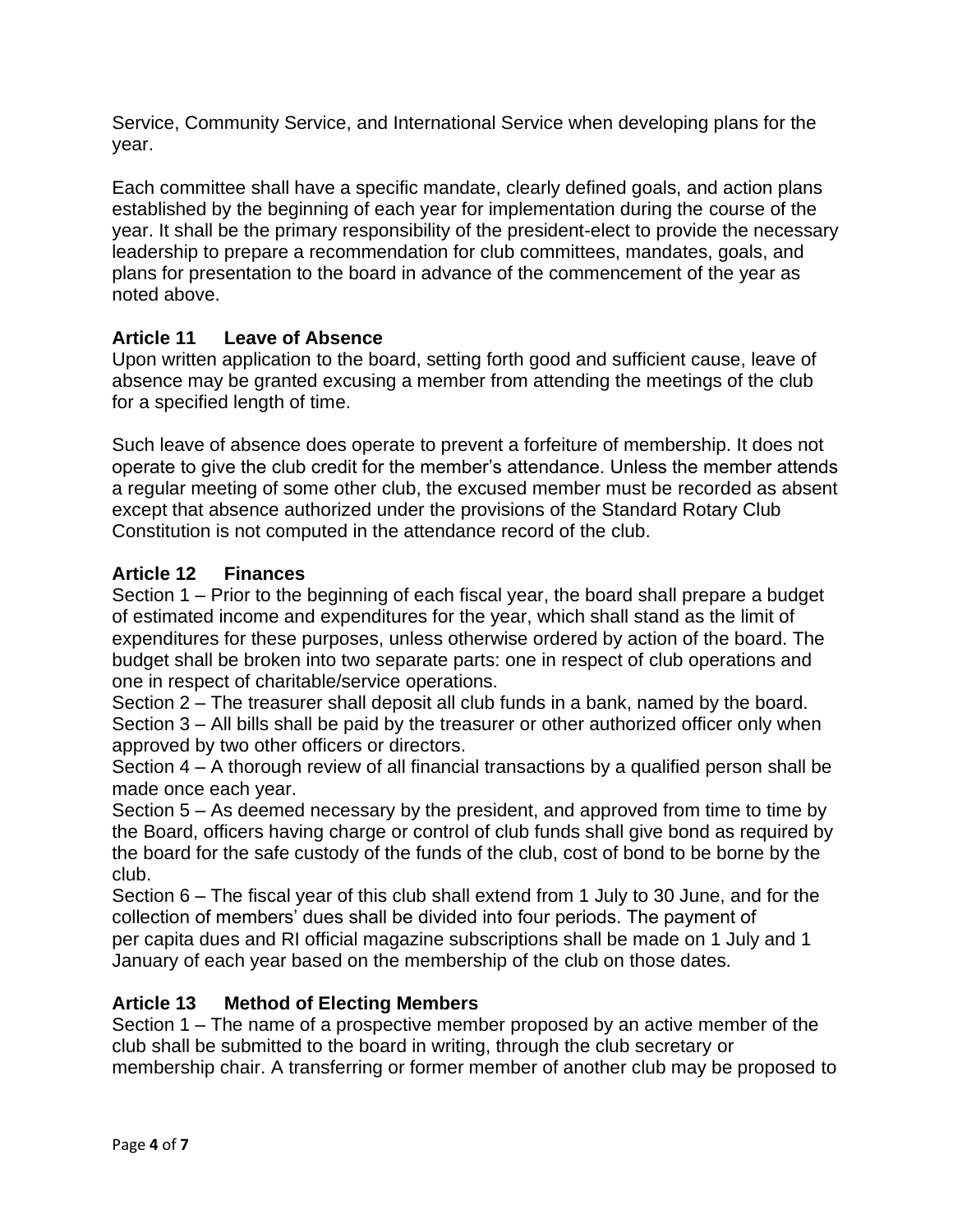active membership by the former club. The proposal shall be kept confidential except as otherwise provided in this procedure.

Section 2 – The board shall ensure that the proposal meets all the classification and membership requirements of the standard Rotary club constitution.

Section 3 – The board shall approve or disapprove the proposal via a formal meeting or a complete polling of all board members via email within 7 days of its submission and shall notify the proposer, through the club secretary or membership chair, of its decision.

Section 4 – If the decision of the board is favorable, the prospective member shall be informed of the purposes of Rotary and of the privileges and responsibilities of membership, following which the prospective member shall be requested to sign the membership proposal form and to permit his or her name and proposed classification to be published to the club.

Section 5 – If no written objection to the proposal, stating reasons, is received by the board from any member (other than honorary) of the club within seven (7) days following publication of information about the prospective member, that person, upon payment of the admission fee (if not honorary membership), as prescribed in these bylaws, shall be considered to be elected to membership.

If any such objection has been filed with the board, it shall vote on this matter at its next meeting whereas the 2/3 majority vote shall be the deciding factor. If approved despite the objection, the proposed member, upon payment of the admission fee (if not honorary membership), shall be considered to be elected to membership.

Section 6 – Following the election, the secretary or membership chair shall arrange for the new member's induction, membership card, and new member Rotary literature. In addition, the president or secretary will report the new member information to RI and the president will assign a member to assist with the new member's assimilation to the club as well as assign the new member to a club project or function.

Section 7 – The club may elect, in accordance with the standard Rotary club constitution, honorary members proposed by the board.

# **Article 14 Corporate Membership**

Section 1 - Approval.A corporate entity or organization can become eligible for corporate membership of the Rotary Club of Clayton through the existing member approval process. As part of the approval process, the corporate member shall appoint a primary designee. Other employees of the organization may be designated to attend a meeting in lieu of the primary designee if they are part of that organization's leadership team.

Section 2 - RI Registration. One corporate designee will be listed as the official member of the Rotary Club of Clayton and will be noted in the club roster that the individual is the Active Corporate Member, and primary designee of the named eligible corporation.

Section 3 - Votes and Quorum.For general meetings and club matters, voting by the corporate member will be as an official member of the Rotary Club of Clayton (one vote per corporate membership will be recognized). Membership would apply toward RI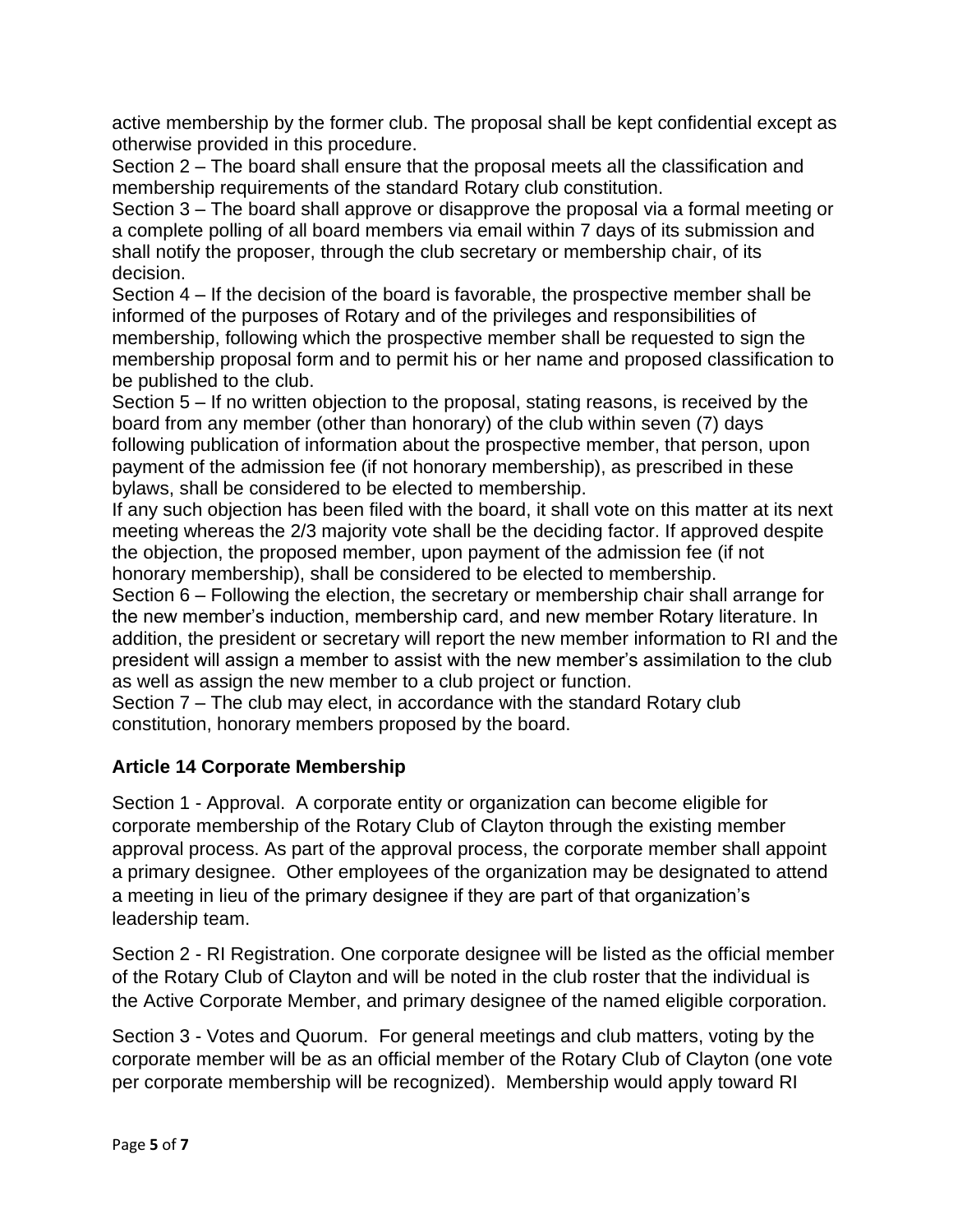election voting (only one vote per corporate membership). Only one designee from a corporate membership may hold office an any one time.

Section 4 – Financial Obligations. Corporate Members shall pay the same initiation fees and quarterly dues as Active Members. If more than one designee attends a meeting, the additional designees shall pay for meals at the guest rate.

# **Article 15 Attendance**

A club approved make-up for a missed regular meeting can be done anytime within the same quarter as the missed regular meeting. Makeups must be reported to the Secretary via email, text or via DACdb by the end of each quarter for a missed meeting in that quarter. Quarters end on September 30, December 31, March 31 and June 30.

# **Article 16 Resolutions**

Any resolutions or motions to commit the club to any position or action shall

# **Article 17 Order of Business**

Meeting called to order. Introduction of visitors. Correspondence, announcements, and Rotary information. Committee reports if any. Any unfinished business. Any new business. Address or other program features. Adjournment.

### **Article 18 Amendments**

These bylaws may be amended at any regular meeting. Changing the club bylaws requires that written notice be sent to each member 10 days before the meeting that a quorum be present for the vote, and that a two-thirds (2/3) of the votes support the change. Changes to these bylaws must be consistent with the Standard Rotary Club Constitution, the RI Constitution and Bylaws, and the Rotary Code of Policies.

Revised August 18, 2011 to reflect: The Five Avenues of Service Article 6 Section 2 - Removed the dollar amount of dues and add that dues are due upon receipt of invoice

Revised May 10, 2013 to reflect: Change New Generations to Youth Services

Revised May 31, 2016: Definitions: Adding procedures governed by Robert's Rule of Order Article 2-Deleting number of directors to comprise the Board